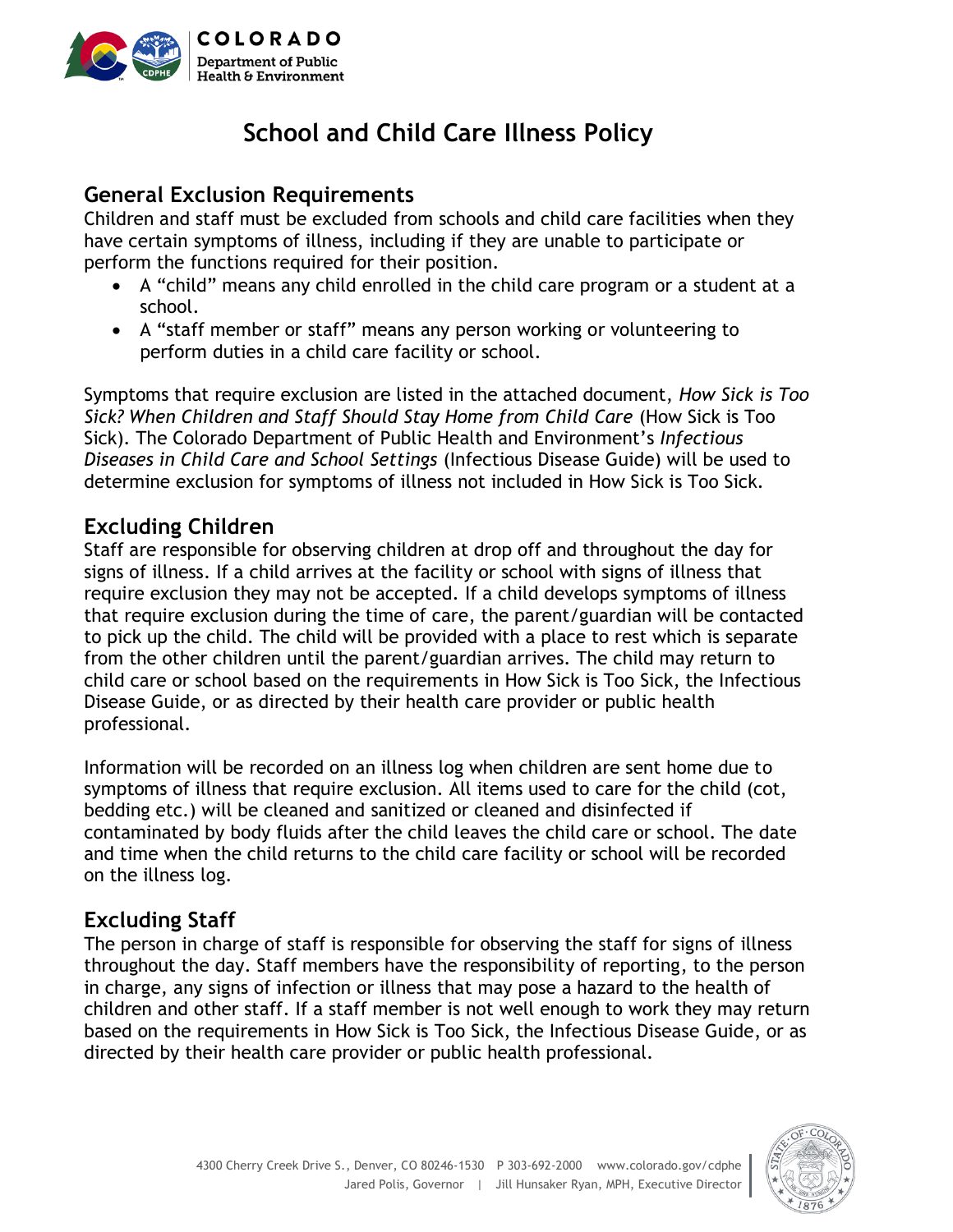### **Outbreaks**

When a school or child care facility has a child or staff member with an illness that is required to be reported to the health department, the health department will be contacted immediately. Outbreaks of illness must also be reported to the health department when there is a larger number than normal of children or staff ill with the same symptoms. For example, above normal seasonal absenteeism for a school or child care facility would be concerning and the health department will be contacted. The health department will also be contacted when there are two or more people that do not live together who are ill with symptoms including vomiting, diarrhea, or jaundice.

#### **Food Handling Staff Exclusion Requirements**

Special attention will be given to staff members that handle food because many illnesses can be spread through food from an infected person. Food handling activities include preparation of any food (i.e. washing, cutting, cooking, and portioning), the mixing and feeding of bottles, and feeding infants and toddler's solid foods. Food handling staff must notify the person in charge:

- 1. If they exhibit any of the following symptoms:
	- a. Vomiting;
	- b. Diarrhea;
	- c. Jaundice;
	- d. Sore throat with fever; or
	- e. Any open or draining wound that is not covered with a water proof bandage and is:
		- i. On the hands or wrists\*;
		- ii. On any exposed portions of the arms; or
		- iii. On other parts of the body.

\* In addition to water proof bandages covering wounds on hands and wrists, single service gloves must be worn at all times when handling food.

- 2. Has an illness diagnosed by a health care provider due to:
	- a. Norovirus
	- b. Hepatitis A virus
	- c. Shigella
	- d. Shiga Toxin Producing Escherichia Coli (e-coli)
	- e. Typhoid fever (caused by Salmonella Typhi) or
	- f. Salmonella
- 3. Has been exposed to, or is the suspected source of, a confirmed disease outbreak or living in the same household as someone who works or attends a setting where there is a confirmed outbreak.

Staff will be allowed to return to work based on requirements in How Sick is Too Sick, the Infectious Disease Guide, as directed by the health department, or as directed by a health care provider, or public health professional.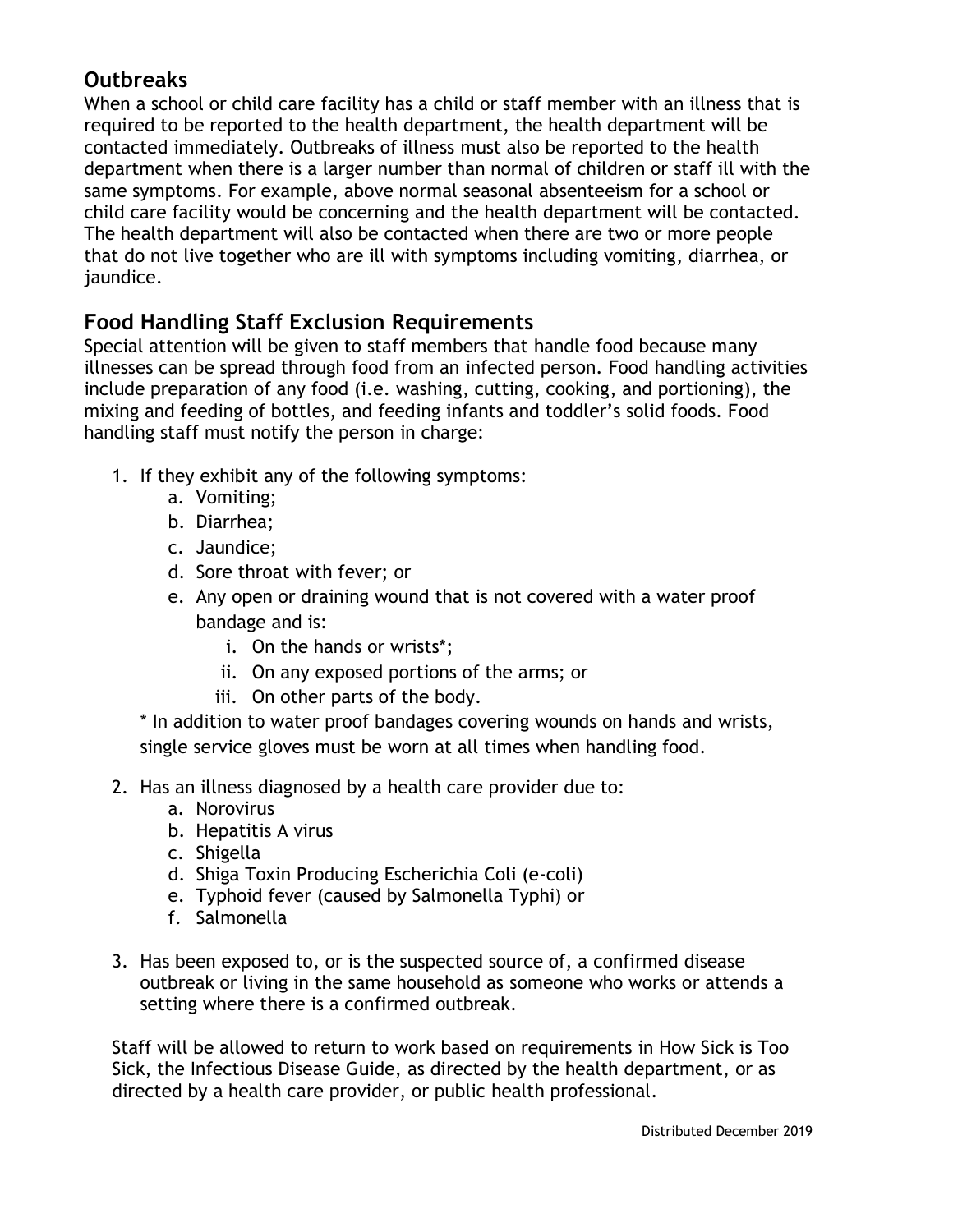

# **How Sick is Too Sick?**

**When Children and Staff Should Stay Home from School or Child Care**

**During Colorado's response to the COVID-19 pandemic, children and staff who have been exposed to a positive case or who have symptoms consistent with COVID-19 listed below, must follow the Guidance for Cases and Outbreaks in Child Care and Schools. Testing for COVID-19 is strongly recommended for anyone with symptoms or a known exposure. When the guidance for COVID-19 instructs children and staff to follow their regular return to school illness policy, this guidance may be used to determine when children and staff may return to school or child care.** 

#### **MAJOR SYMPTOMS of COVID-19 MINOR SYMPTOMS of COVID-19**

- **Feeling feverish, having chills or temperature of 100.4°F or greater**
- **Loss of taste or smell**
- **New or worsening cough**
- **Shortness of breath or difficulty breathing**

- **Sore throat**
- **Runny nose or congestion**
- **Muscle or body aches**
- **Headache**
- **Fatigue**
- **Nausea, vomiting**
- **Diarrhea**

#### **There are four main reasons to keep children and adults at home:**

- 1. Someone who the child or staff lives with or has had close contact with who has been diagnosed with COVID-19 or has symptoms of COVID-19.
- 2. The child or staff member does not feel well enough to take part in usual activities. For example, a child is overly tired, fussy or will not stop crying.
- 3. A child needs more care than teachers and staff can give while still caring for the other children.
- 4. The symptom or illness is on this list, and staying home is required.

**Remember, the best ways to stop the spread of infection is staying home when sick and good hand washing.**

| <b>Symptoms</b> | Child or staff must stay home?                                                                                                                                                                                                                                                                                                                                                                                                                                                                       |
|-----------------|------------------------------------------------------------------------------------------------------------------------------------------------------------------------------------------------------------------------------------------------------------------------------------------------------------------------------------------------------------------------------------------------------------------------------------------------------------------------------------------------------|
| Coughing        | Yes - Is the cough new and unrelated to an existing chronic condition? If<br>the cough is unexplained and inconsistent with the person's baseline, then<br>follow the COVID-19 Guidance for Cases and Outbreaks in Child Care and<br>Schools found at https://covid19.colorado.gov/cases-and-outbreaks-child-<br>care-schools.                                                                                                                                                                       |
|                 | When the guidance for COVID-19 instructs children and staff to follow<br>their regular return to school illness policy, they may return to school or<br>child care as long as the cough has been resolved for 24 hours unless the<br>cough is caused by an illness that requires them to stay home longer. If<br>the cough is explained by a specific illness other than COVID-19, then the<br>child or staff can return to school or child care following exclusion<br>quidelines for that illness. |

4300 Cherry Creek Drive S., Denver, CO 80246-1530 P 303-692-2000 www.colorado.gov/cdphe Jared Polis, Governor | Jill Hunsaker Ryan, MPH, Executive Director

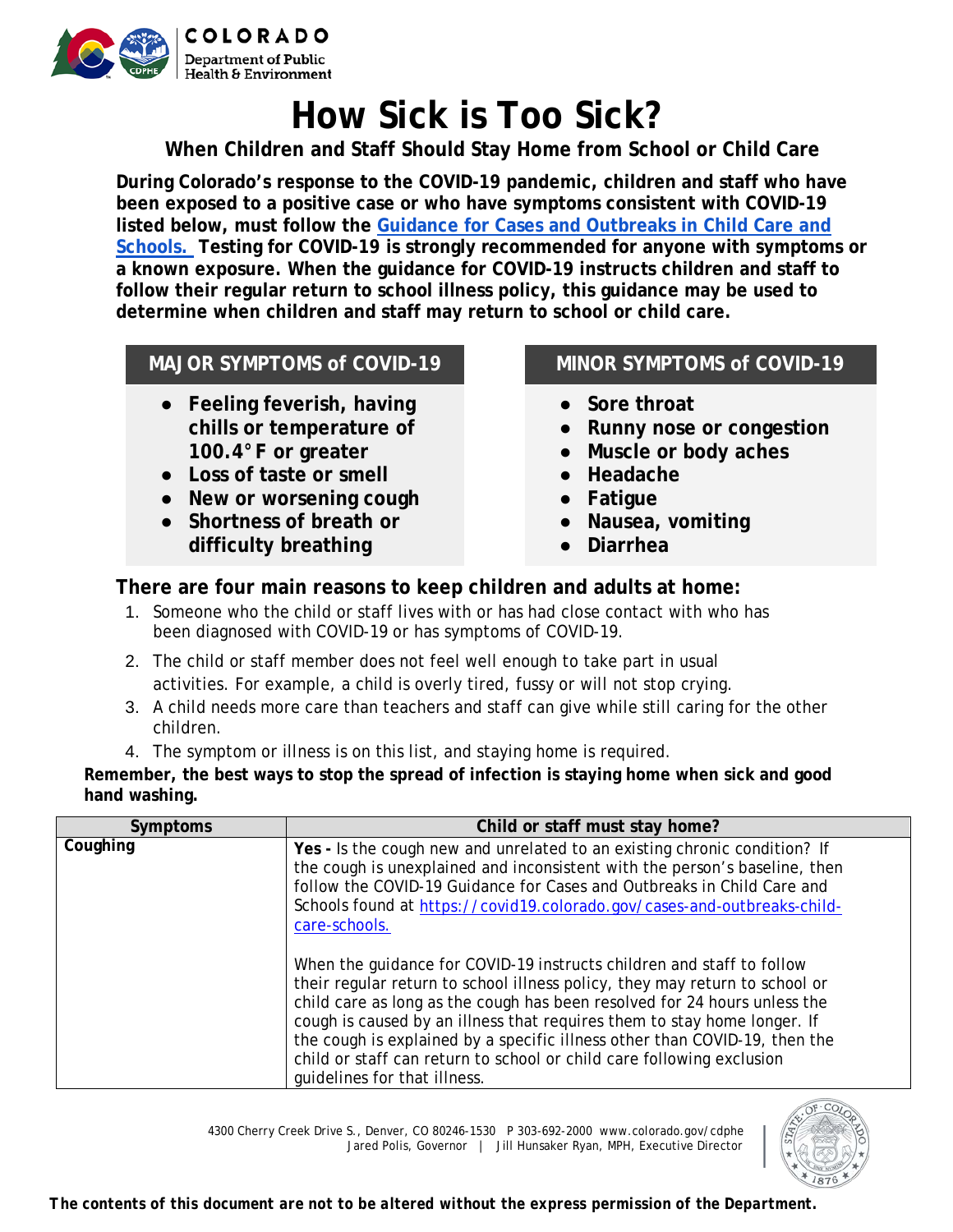

**COLORADO Department of Public Health & Environment** 

**Symptoms Child or staff must stay home? Diarrhea** Frequent, loose, or watery stools (poop) compared to normal ones that are not caused by food or medicine. **Yes** - Is the diarrhea new and unrelated to an existing chronic condition? If the diarrhea is unexplained and inconsistent with the person's baseline, then follow the COVID-19 Guidance for Cases and Outbreaks in Child Care and Schools found at https://covid19.colorado.gov/cases-and-outbreaks-child-care-schools. When the guidance for COVID-19 instructs children and staff to follow their regular return to school illness policy, they may return to school or child care 24 hours after their last episode of diarrhea unless the diarrhea is caused by an illness that requires them to stay home longer. If the diarrhea is explained by a specific illness other than COVID-19, then the child or staff can return to school or child care following exclusion guidelines for that illness. **Fever** Fever is a temperature of 100.4°F or greater. Babies who are 4 months or younger need to see a doctor right away for a fever of 100°F or higher. **Yes** – Follow the COVID-19 Guidance for Cases and Outbreaks in Child Care and Schools found at https://covid19.colorado.gov/cases-and-outbreakschild-care-schools. When the guidance for COVID-19 instructs children and staff to follow their regular return to school illness policy, they may return to school or child care if the fever has been resolved for 24 hours without fever reducing medications unless the fever is caused by an illness that requires them to stay home longer. If the fever is explained by a specific illness other than COVID-19, then the child or staff can return to school or child care following exclusion guidelines for that illness. **Minor Symptoms of COVID-19** Sore throat Runny nose or congestion Muscle or body aches Headache Fatigue **Yes -** Follow the COVID-19 Guidance for Cases and Outbreaks in Child Care and Schools found at https://covid19.colorado.gov/cases-and-outbreakschild-care-schools. When the guidance for COVID-19 instructs children and staff to follow their regular return to school illness policy, they may return to school or child care as long as the symptoms have been resolved for 24 hours unless the symptoms are caused by an illness that requires them to stay home longer. If the symptoms can be explained by a specific illness other than COVID-19, then follow the exclusion guidelines for that illness. **New Loss of Taste or Smell Yes** – Is the loss of taste and smell unrelated to severe congestion? If yes, follow the COVID-19 Guidance for Cases and Outbreaks in Child Care and Schools found at https://covid19.colorado.gov/cases-andoutbreaks-child-care-schools. **Vomiting/Throwing Up Yes** – Is the vomiting new and unrelated to an existing chronic condition? If the vomiting is unexplained and inconsistent with the person's baseline, then follow the COVID-19 Guidance for Cases and Outbreaks in Child Care and Schools found at https://covid19.colorado.gov/cases-and-outbreaks-child-care-schools. When the guidance for COVID-19 instructs children and staff to follow their regular return to school illness policy, they may return 24 hours after their last episode of vomiting unless the vomiting is caused by an illness that requires them to stay home longer. If the vomiting can be explained by a specific illness other than COVID-19, then follow the exclusion guidelines for that illness. **If a child with a recent head injury vomits, seek medical attention.** 



*The contents of this document are not to be altered without the express permission of the Department.*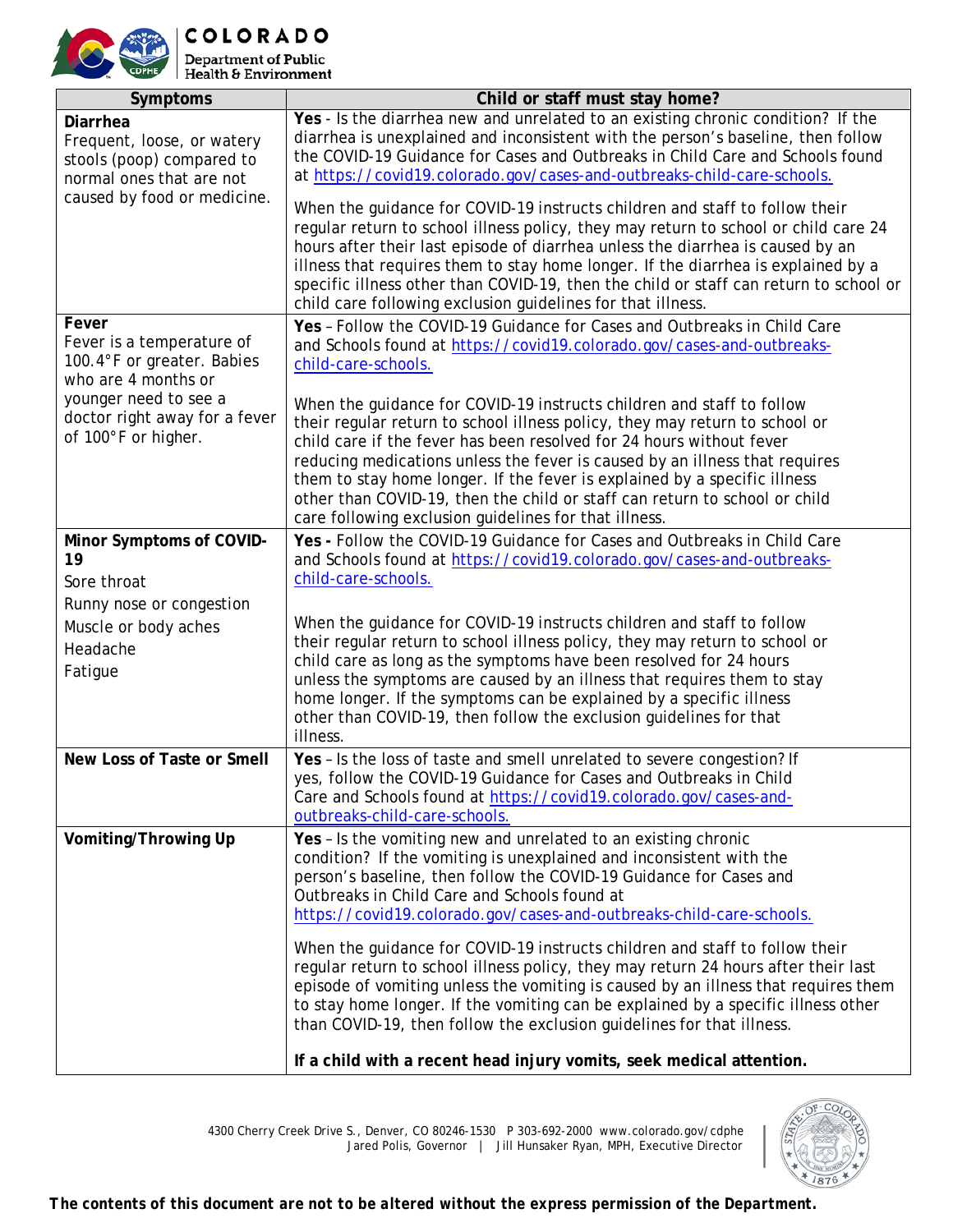

| <b>Illness</b>                                                                                                                                                                                                                                                                                                                                | Child or staff must stay home?                                                                                                                                                                                                                                                                                                                                                                                                                                                                                                                                                                                                                                                                                                                         |
|-----------------------------------------------------------------------------------------------------------------------------------------------------------------------------------------------------------------------------------------------------------------------------------------------------------------------------------------------|--------------------------------------------------------------------------------------------------------------------------------------------------------------------------------------------------------------------------------------------------------------------------------------------------------------------------------------------------------------------------------------------------------------------------------------------------------------------------------------------------------------------------------------------------------------------------------------------------------------------------------------------------------------------------------------------------------------------------------------------------------|
| <b>Chicken Pox</b>                                                                                                                                                                                                                                                                                                                            | Yes - until the blisters have dried and crusted (usually 6 days).                                                                                                                                                                                                                                                                                                                                                                                                                                                                                                                                                                                                                                                                                      |
| Conjunctivitis (pink eye)<br>Pink color of eye and thick<br>yellow/green discharge                                                                                                                                                                                                                                                            | No - children and adults do not need to stay home unless they have a<br>fever or are not able to participate in usual activities. Call your doctor<br>for advice and possible treatment.                                                                                                                                                                                                                                                                                                                                                                                                                                                                                                                                                               |
| COVID-19 symptoms may<br>include any of the<br>following:<br>New loss of taste or smell<br>Fever or chills<br>Fatigue<br>New or unexplained<br>persistent cough<br>Shortness of breath or<br>difficulty breathing<br>Sore throat<br>Runny nose or congestion<br>Muscle or body aches<br>Headache<br>Fatigue<br>Nausea or vomiting<br>Diarrhea | Yes - children and staff who have been diagnosed with COVID-19 must<br>be excluded until:<br>1. The child or staff member has not had a fever for 24 hours, AND<br>Other symptoms have improved (example, the cough or<br>2.<br>shortness of breath has improved), AND<br>3. At least 10 days have passed since the symptoms first appeared.<br>Prior to diagnosis, children and staff with symptoms or known exposure<br>to COVID-19 should follow COVID-19 Guidance for Cases and Outbreaks<br>in Child Care and Schools the exclusion guidelines for COVID-19 found<br>at https://covid19.colorado.gov/cases-and-outbreaks-child-care-<br>schools.<br>Testing is strongly recommended for anyone with symptoms of or<br>known exposure to COVID-19. |
| <b>Fifth's Disease</b>                                                                                                                                                                                                                                                                                                                        | No - the illness is no longer contagious once the rash appears.                                                                                                                                                                                                                                                                                                                                                                                                                                                                                                                                                                                                                                                                                        |
| <b>Hand Foot and Mouth</b><br>Disease (Coxsackie virus)                                                                                                                                                                                                                                                                                       | No - unless the child or adult has mouth sores, is drooling and is not able to take<br>part in usual activities.                                                                                                                                                                                                                                                                                                                                                                                                                                                                                                                                                                                                                                       |
| <b>Head Lice or Scabies</b>                                                                                                                                                                                                                                                                                                                   | Yes - children may stay at school or child care until the end of the day but cannot<br>return until after they have had the first treatment.                                                                                                                                                                                                                                                                                                                                                                                                                                                                                                                                                                                                           |
| <b>Hepatitis A</b>                                                                                                                                                                                                                                                                                                                            | Yes - children and staff may return to school or child care when cleared by the<br>health department.<br>Children and staff should not go to another facility during the period of<br>exclusion.                                                                                                                                                                                                                                                                                                                                                                                                                                                                                                                                                       |
| <b>Herpes</b>                                                                                                                                                                                                                                                                                                                                 | No - unless there are open sores that cannot be covered or there is nonstop<br>drooling.                                                                                                                                                                                                                                                                                                                                                                                                                                                                                                                                                                                                                                                               |
| Impetigo                                                                                                                                                                                                                                                                                                                                      | Yes - children and adults need to stay home until antibiotic treatment has<br>started.                                                                                                                                                                                                                                                                                                                                                                                                                                                                                                                                                                                                                                                                 |
| Ringworm                                                                                                                                                                                                                                                                                                                                      | Yes - children may stay at school or child care until the end of the day but<br>cannot return until after they have had the first treatment. Keep the area<br>covered for the first 3 days if participating in sports with person to person<br>contact.                                                                                                                                                                                                                                                                                                                                                                                                                                                                                                |
| Roseola                                                                                                                                                                                                                                                                                                                                       | No - unless there is a fever or behavior changes.                                                                                                                                                                                                                                                                                                                                                                                                                                                                                                                                                                                                                                                                                                      |
| RSV (Respiratory Syncytial<br>Virus)                                                                                                                                                                                                                                                                                                          | Yes - For any symptoms consistent with COVID-19, follow COVID-19 Guidance for<br>Cases and Outbreaks in Child Care and Schools the exclusion guidelines for                                                                                                                                                                                                                                                                                                                                                                                                                                                                                                                                                                                            |

COVID-19 found at https://covid19.colorado.gov/cases-and-outbreaks-childcare-schools.



*The contents of this document are not to be altered without the express permission of the Department.*